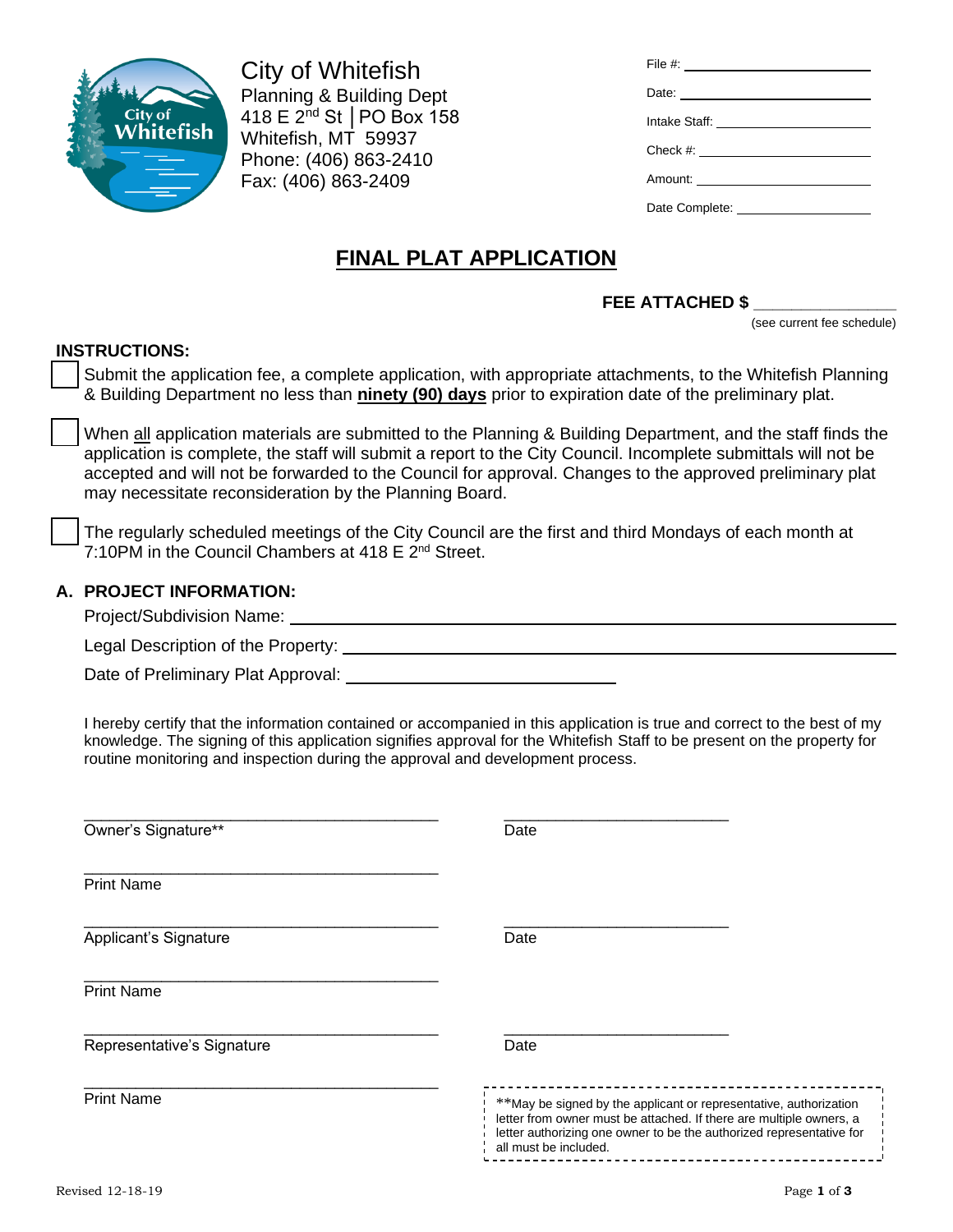## **B. APPLICATION CONTENTS:**

All applicable items required by *Appendix C: Final Plat Contents* of the Whitefish Subdivision Regulations must be submitted with the application for final plat including the following. Check items attached or not applicable.

| <b>Not</b><br><b>Applicable</b> | <b>Attached</b> |                                                                                                                                                                                                                                                                                                                                                                                             |  |  |
|---------------------------------|-----------------|---------------------------------------------------------------------------------------------------------------------------------------------------------------------------------------------------------------------------------------------------------------------------------------------------------------------------------------------------------------------------------------------|--|--|
| (MUST CHECK ONE)                |                 |                                                                                                                                                                                                                                                                                                                                                                                             |  |  |
| Required                        |                 | Electronic version of the entire application and supplemental information (i.e. pdf)                                                                                                                                                                                                                                                                                                        |  |  |
| Required                        |                 | Cover letter listing each condition of approval and individually state how each<br>condition is specifically met. In cases where documentation is required, such as an<br>engineer's certification, State Department of Health certification, etc., original letters<br>shall be submitted. Blanket statements stating, for example, "all improvements are in<br>place" are not acceptable. |  |  |
| Required                        |                 | Montana DEQ Health Department Certification (Original)                                                                                                                                                                                                                                                                                                                                      |  |  |
| Required                        |                 | Title Report, not more than 90 days old                                                                                                                                                                                                                                                                                                                                                     |  |  |
| Required                        |                 | Tax Certification (Property taxes must be paid)                                                                                                                                                                                                                                                                                                                                             |  |  |
|                                 |                 | Consent(s) to Plat (Originals and notarized)                                                                                                                                                                                                                                                                                                                                                |  |  |
|                                 |                 | Engineer's Certification (Original)                                                                                                                                                                                                                                                                                                                                                         |  |  |
|                                 |                 | Subdivision Improvements Agreement (Attach collateral)                                                                                                                                                                                                                                                                                                                                      |  |  |
|                                 |                 | Engineering Improvements (sidewalks, walkways, street lights, street signs,<br>solid waste facilities, utilities)                                                                                                                                                                                                                                                                           |  |  |
|                                 |                 | Landscaping Improvements (landscaping, street trees, parkland improvements<br>- trails, park facilities, )                                                                                                                                                                                                                                                                                  |  |  |
|                                 |                 | Parkland Cash-in-Lieu (Check attached payable to City of Whitefish)                                                                                                                                                                                                                                                                                                                         |  |  |
|                                 |                 | Maintenance Agreement (as applicable: stormwater facility, private roads, parks, etc)                                                                                                                                                                                                                                                                                                       |  |  |
|                                 |                 | Articles of Incorporation and Conditions, Covenants & Restrictions                                                                                                                                                                                                                                                                                                                          |  |  |
|                                 |                 | Original Legacy Home deed(s) ready for City Manager signature                                                                                                                                                                                                                                                                                                                               |  |  |
|                                 |                 | Approach Permit (when applicable)                                                                                                                                                                                                                                                                                                                                                           |  |  |
|                                 |                 | <b>Plat:</b> One (1) 24x36 paper copy and two (2) mylars signed by all owners of record,<br>the surveyor, and the examining land surveyor.                                                                                                                                                                                                                                                  |  |  |

#### **\*\*NOTE: Please be advised that the County Clerk & Recorder and the City of Whitefish request that all subdivision final plat applications be accompanied with digital copies.**

\*\*A digital copy of the final plat in an AutoCAD file format (.dwg), consisting of the following layers:

- 1. Exterior boundary of subdivision
- 2. Lot or park boundaries
- 3. Easements
- 4. Roads or rights-of-way
- 5. A tie to either an existing subdivision corner or a corner of the public land survey system